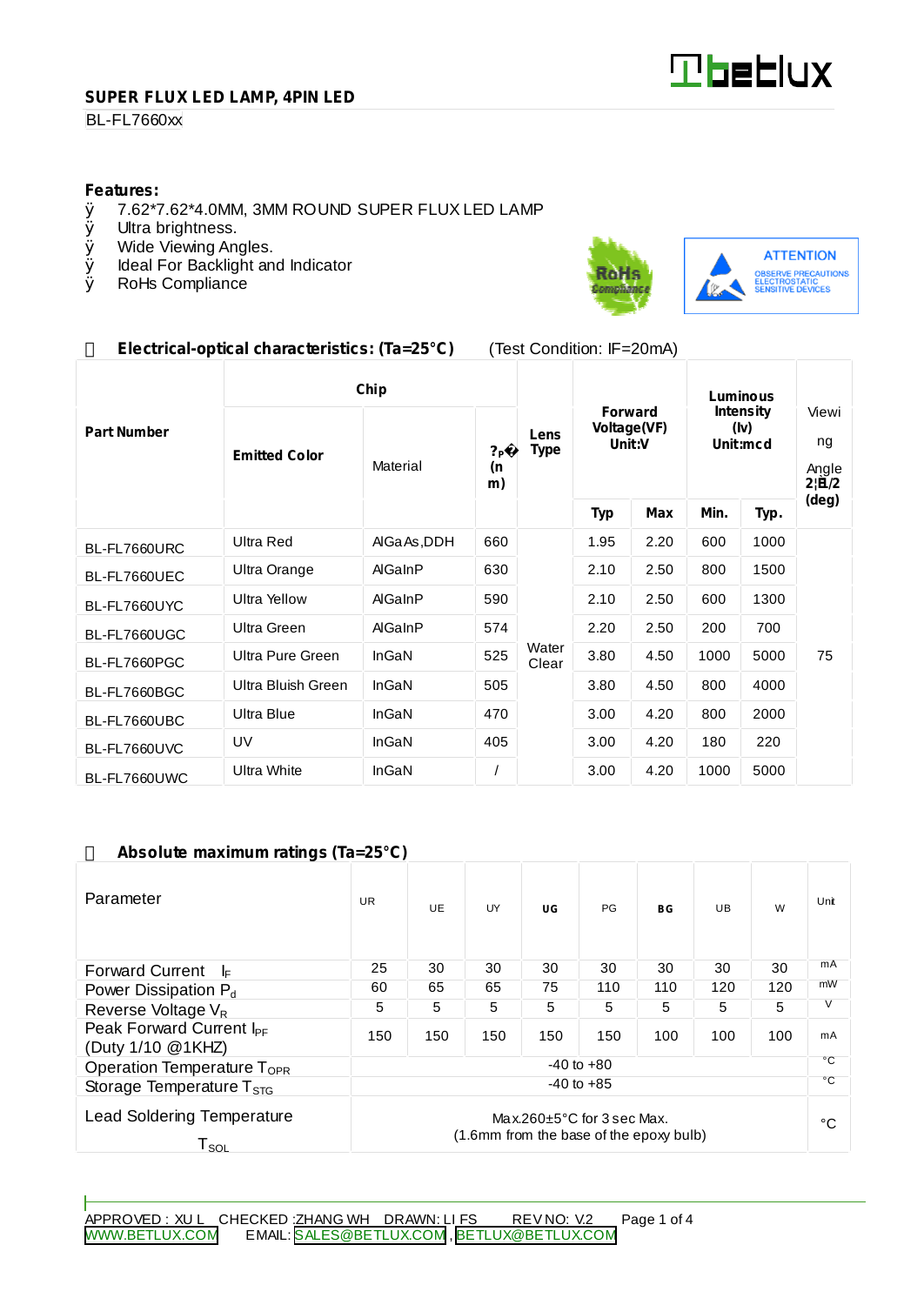

BL-FL7660xx

# **Package configuration & Internal circuit diagram**

# **BL-LF7660 Series**



Notes:

- 1. All dimensions are in millimeters (inches)<br>2. Tolerance is  $\pm 0.25(0.01)$  unless otherwise
- Tolerance is  $\pm 0.25(0.01")$ unless otherwise noted.
- 3. Specifications are subject to change without notice.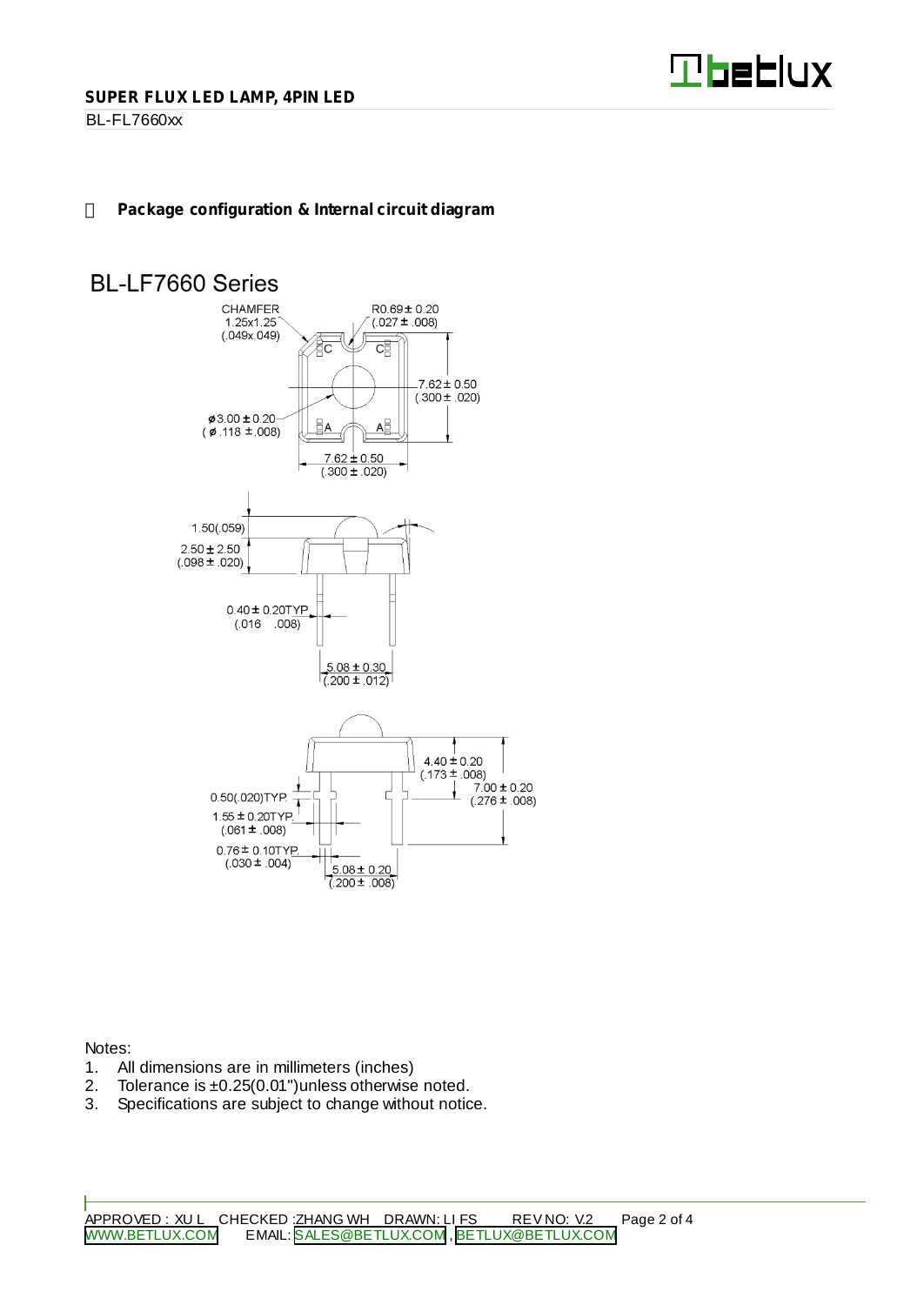#### **SUPER FLUX LED LAMP, 4PIN LED**

BL-FL7660xx

**Typical electrical-optical characteristics curves:**



- (1) GaAsP/GaAs 655nm/Red
- (2) GaP 570nm/Yellow Green
- (3) GaAsP/GaP 585nm/Yellow
- (4) GaAsp/GaP 635nm/Orange & Hi-Eff Red
- (5) GaP 700nm/Bright Red
- (6) GaAlAs/GaAs 660nm/Super Red (8) - GaAsP/GaP 610nm/Super Red
- (9) GaAlAs 880nm
- (10) GaAs/GaAs & GaAlAs/GaAs 940nm
- (A) GaN/SiC 430nm/Blue
- (B) InGaN/SiC 470nm/Blue
- (C) InGaN/SiC 505nm/Ultra Green (D) - InGaAl/SiC 525nm/Ultra Green

50 40 30  $\mathcal{D}$ 10  $rac{0}{1.2}$ 1.2 1.6 2.0 2.4 2.6 3.0 1 645 23 8 EORWARD CURRINT [mA]

FORWARD VOLTAGE (Vf) FORWARD CURRENT VS. FORWARD VOLTAGE



RELATIVE LUMINOUS INTENSITY VS. FORWARD CURRENT FORWARD CURRENT (mA)



AMBIENT TEMPERATURE Ta( ) FORWARD CURRENTVS. AMBIENT TEMPERATURE



NOTE:25 free air temperature unless otherwise specified